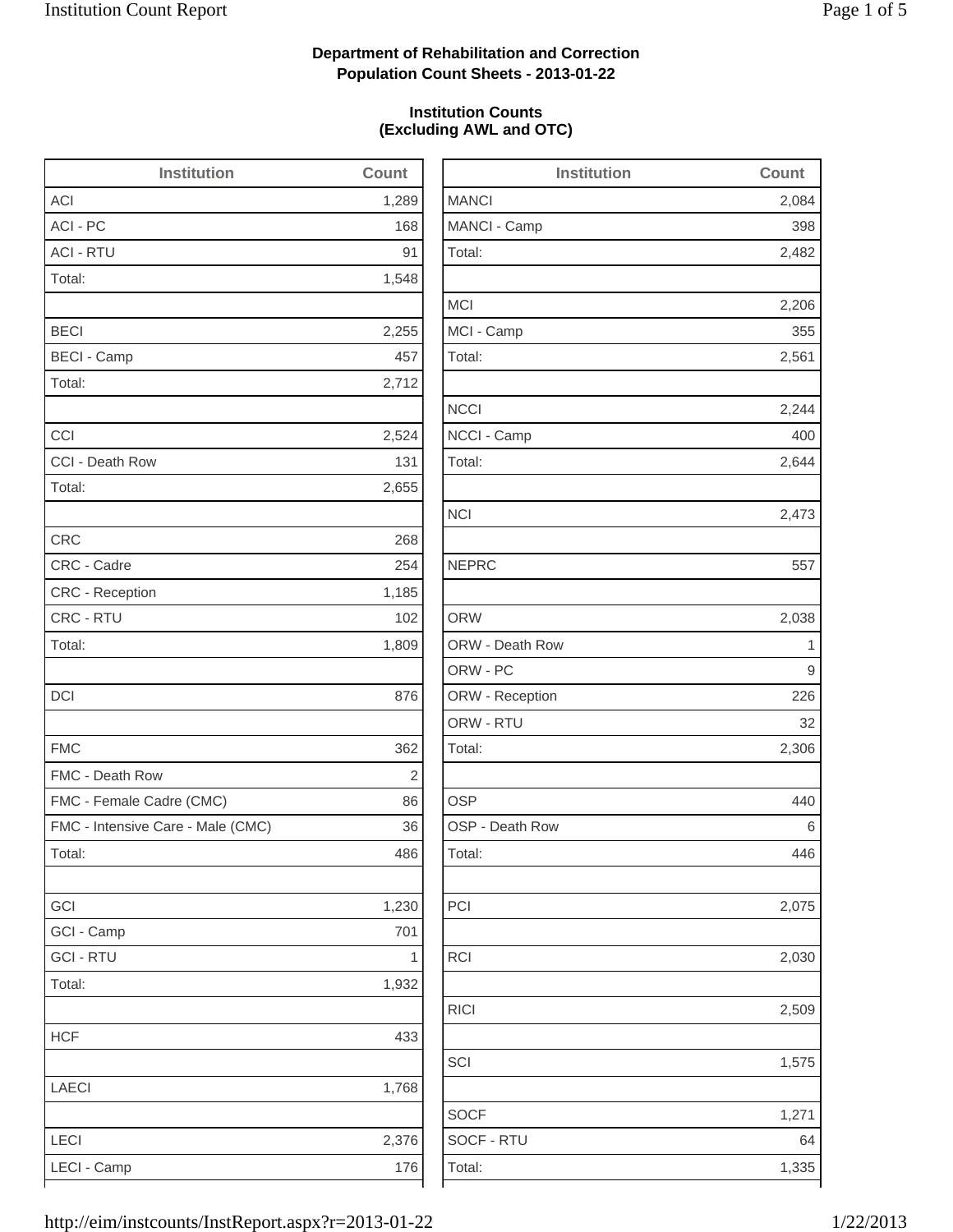## Institution Count Report Page 2 of 5

| Total:                   | 2,552 |
|--------------------------|-------|
|                          |       |
| LOCI                     | 2,260 |
|                          |       |
| <b>LORCI</b>             | 210   |
| <b>LORCI - Cadre</b>     | 348   |
| <b>LORCI - Reception</b> | 1,051 |
| Total:                   | 1,609 |
|                          |       |
| <b>MACI</b>              | 987   |
| <b>MACI - Minimum</b>    | 1,306 |
| MACI - Youth             | 29    |
| Total:                   | 2,322 |

|                  | <b>Total Population:</b> | 49,695 |
|------------------|--------------------------|--------|
|                  |                          |        |
| Total:           |                          | 1,401  |
| <b>WCI - RTU</b> |                          | 50     |
| <b>WCI</b>       |                          | 1,351  |
|                  |                          |        |
| <b>TOCI</b>      |                          | 1,277  |
|                  |                          |        |
| <b>TCI</b>       |                          | 1,062  |

\* The Total Population includes 39 Offenders with Reason Codes 30 & 31. \*\* The Total Population includes 23 Offenders with Reason Code 0A.

#### **Male Population by Security Level (Include AWL and Exclude OTC)**

| <b>Security Level</b>  |                   | <b>Body</b> | <b>AWL</b> | $(-OTC)$ | Total  |
|------------------------|-------------------|-------------|------------|----------|--------|
| Total Levels 3,4,5     |                   | 14.416      | 77         | 115      | 14,378 |
| Total Levels 2         |                   | 17.867      | 169        | 169      | 17,867 |
| <b>Total Levels 1</b>  |                   | 13.430      | 142        | 94       | 13,478 |
| <b>Total Death Row</b> |                   | 140         |            |          | 140    |
|                        | <b>Total Male</b> | 45,853      | 389        | 379      | 45,863 |

#### **Female Population by Institution (Include AWL and Exclude OTC)**

| <b>Institution</b>       | <b>Body</b> | <b>AWL</b>  | $(-OTC)$     | <b>Total</b>     |
|--------------------------|-------------|-------------|--------------|------------------|
| <b>CRC</b>               | 2           | 0           | 0            | 2                |
| <b>CRC</b> - Reception   | 3           | $\mathbf 0$ | $\mathbf 0$  | $\mathfrak{S}$   |
| DCI                      | 876         | 8           | 3            | 881              |
| <b>FMC</b>               | 9           | 3           | 0            | 12               |
| FMC - Female Cadre (CMC) | 86          | 2           | 1            | 87               |
| <b>LAECI</b>             |             | $\mathbf 0$ | $\mathbf 0$  | 1.               |
| <b>NEPRC</b>             | 557         | 13          | 5            | 565              |
| <b>ORW</b>               | 2,038       | 26          | 22           | 2,042            |
| ORW - Death Row          |             | $\mathbf 0$ | 0            | 1.               |
| ORW - PC                 | 9           | $\mathbf 0$ | $\Omega$     | $\boldsymbol{9}$ |
| ORW - Reception          | 226         | 0           | $\mathbf{0}$ | 226              |
| ORW - RTU                | 32          | 0           | 0            | 32               |
| <b>Total Female</b>      | 3,840       | 52          | 31           | 3,861            |
| <b>Total Population:</b> | 49,693      | 441         | 410          | 49,724           |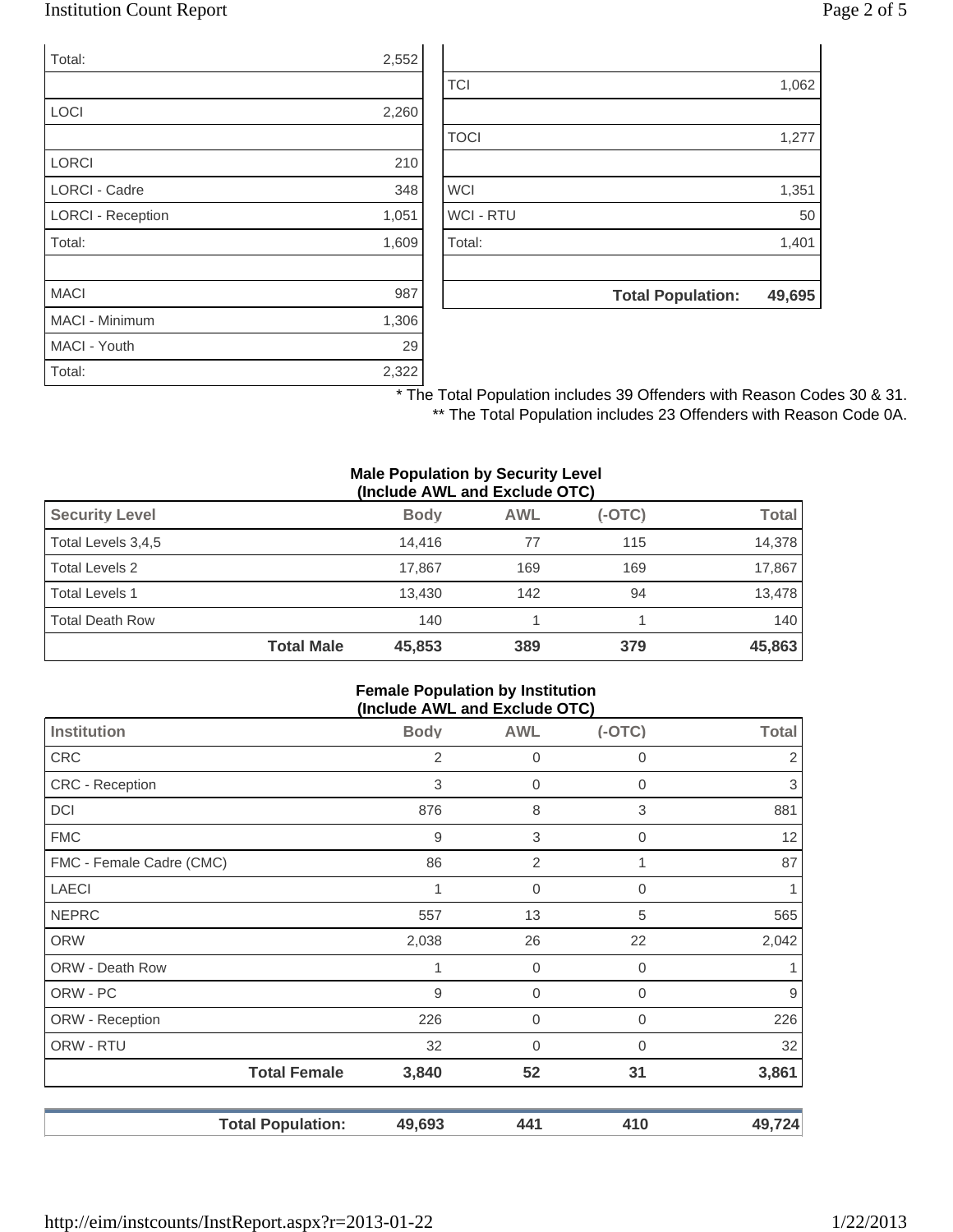# **(Include AWL and Exclude OTC)**

| <b>Institution</b>                | <b>Body</b>    | <b>AWL</b>          | $(-OTC)$            | <b>Total</b>   |
|-----------------------------------|----------------|---------------------|---------------------|----------------|
| ACI                               | 28             | $\overline{c}$      | $\mathbf{1}$        | 29             |
| ACI - PC                          | 95             | $\mathbf{1}$        | $\mathbf 0$         | 96             |
| <b>BECI</b>                       | 18             | $\mathbf 0$         | $\mathbf{1}$        | 17             |
| CCI                               | 11             | $\mathsf{O}\xspace$ | $\mathbf 0$         | 11             |
| CCI - Death Row                   | $\mathbf{1}$   | $\mathbf 0$         | $\mathbf 0$         | 1              |
| CRC                               | 123            | $\overline{2}$      | $\,6\,$             | 119            |
| CRC - Cadre                       | 228            | $\mathbf 0$         | $\mathbf 0$         | 228            |
| <b>CRC - Reception</b>            | 704            | $\,8\,$             | $10$                | 702            |
| CRC - RTU                         | 88             | $\mathsf{O}\xspace$ | $\boldsymbol{0}$    | 88             |
| <b>FMC</b>                        | 16             | $\mathbf 0$         | $\mathbf 0$         | 16             |
| FMC - Intensive Care - Male (CMC) | $\overline{4}$ | $\mathbf 0$         | $\mathbf 0$         | 4              |
| GCI                               | 4              | $\mathbf 0$         | $\mathbf 0$         | $\overline{4}$ |
| <b>HCF</b>                        | $\mathbf{1}$   | $\mathbf 0$         | $\mbox{O}$          | 1              |
| LAECI                             | 5              | $\mathbf 0$         | $\mathbf 0$         | $\sqrt{5}$     |
| LECI                              | 2,247          | 11                  | 11                  | 2,247          |
| LOCI                              | 28             | 1                   | $\mathbf 0$         | 29             |
| LORCI                             | 134            | $\overline{4}$      | 25                  | 113            |
| LORCI - Cadre                     | 344            | $\mathsf 0$         | $\mathbf 0$         | 344            |
| <b>LORCI - Reception</b>          | 825            | $\sqrt{2}$          | $\mathsf{O}\xspace$ | 827            |
| <b>MACI</b>                       | 46             | $\mathsf 0$         | $\mathbf{1}$        | 45             |
| MACI - Youth                      | 21             | $\mathbf 0$         | $\mathbf{1}$        | 20             |
| <b>MANCI</b>                      | 2,017          | $\boldsymbol{7}$    | $\,8\,$             | 2,016          |
| MCI                               | 18             | $\mathbf 0$         | $\mathbf 0$         | 18             |
| NCCI                              | 18             | $\mathsf{O}\xspace$ | $\mathbf 0$         | 18             |
| <b>NCI</b>                        | 17             | $\mathsf 0$         | $\mathbf 0$         | 17             |
| OSP                               | 440            | $\,0\,$             | $\,$ 6 $\,$         | 434            |
| PCI                               | 45             | $\overline{4}$      | $\mathbf 0$         | 49             |
| RCI                               | 1,996          | 15                  | $19$                | 1,992          |
| <b>RICI</b>                       | 26             | $\mathsf{O}\xspace$ | $\,0\,$             | 26             |
| SCI                               | 5              | $\mathsf{O}\xspace$ | $\mathbf 0$         | 5              |
| <b>SOCF</b>                       | 1,271          | $\mathsf{O}\xspace$ | $16$                | 1,255          |
| SOCF - RTU                        | 64             | $\mathsf{O}\xspace$ | $\mathbf{1}$        | 63             |
| <b>TCI</b>                        | 1,018          | $\overline{4}$      | $\mathbf{1}$        | 1,021          |
| <b>TOCI</b>                       | 1,155          | $\sqrt{2}$          | $\sqrt{2}$          | 1,155          |
| <b>WCI</b>                        | 1,306          | 14                  | $\,6$               | 1,314          |
| WCI - RTU                         | 49             | $\mathbf 0$         | $\,0\,$             | 49             |
| Total Levels 3, 4, 5              | 14,416         | $77$                | 115                 | 14,378         |

| <b>Male Population by Institution: Security Level 2</b> |  |
|---------------------------------------------------------|--|
| (Include AWL and Exclude OTC)                           |  |

| Institution | <b>Body</b> | AWL | $\ddotsc$<br> | lai |
|-------------|-------------|-----|---------------|-----|
|             |             |     |               |     |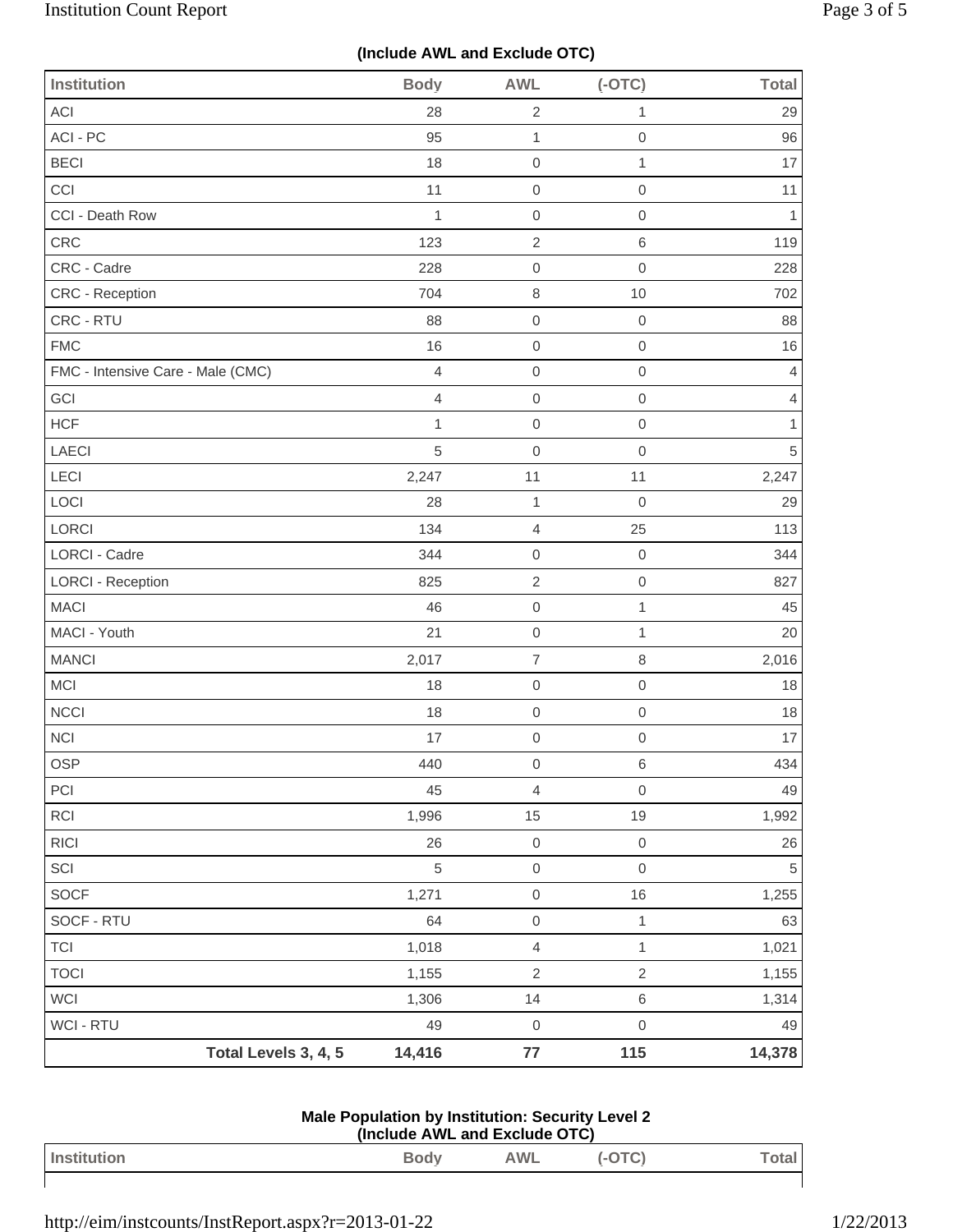# Institution Count Report Page 4 of 5

| <b>ACI</b>                        | 691              | $\,8\,$             | 1                   | 698                       |
|-----------------------------------|------------------|---------------------|---------------------|---------------------------|
| ACI - PC                          | 60               | 1                   | $\mbox{O}$          | 61                        |
| <b>ACI - RTU</b>                  | 64               | $\mathbf 0$         | $\mathsf{O}\xspace$ | 64                        |
| <b>BECI</b>                       | 1,636            | 15                  | 14                  | 1,637                     |
| <b>BECI - Camp</b>                | $\boldsymbol{9}$ | $\mathbf 0$         | $\mbox{O}$          | 9                         |
| CCI                               | 1,887            | 10                  | 5                   | 1,892                     |
| CRC                               | 93               | $\sqrt{2}$          | 4                   | 91                        |
| CRC - Cadre                       | 18               | $\mbox{O}$          | $\mathbf{1}$        | 17                        |
| CRC - Reception                   | 221              | 1                   | 5                   | 217                       |
| CRC - RTU                         | 12               | $\mathbf 0$         | $\mbox{O}$          | 12                        |
| <b>FMC</b>                        | 24               | $\mbox{O}$          | $\mathsf{O}\xspace$ | 24                        |
| FMC - Intensive Care - Male (CMC) | 15               | $\sqrt{2}$          | $\mathbf 0$         | 17                        |
| GCI                               | 787              | 1                   | $\,$ 3 $\,$         | 785                       |
| <b>GCI - RTU</b>                  | $\mathbf{1}$     | $\mbox{O}$          | $\mbox{O}$          | 1                         |
| <b>HCF</b>                        | 256              | $\overline{4}$      | $\mathsf{O}\xspace$ | 260                       |
| LAECI                             | 1,408            | $\boldsymbol{7}$    | 13                  | 1,402                     |
| LECI                              | 120              | $\boldsymbol{0}$    | $\mathbf 0$         | 120                       |
| LECI - Camp                       | $\mathbf{1}$     | $\mathbf 0$         | $\mathsf{O}\xspace$ |                           |
| LOCI                              | 1,308            | $\sqrt{5}$          | 14                  | 1,299                     |
| LORCI                             | 54               | 3                   | 14                  | 43                        |
| <b>LORCI - Cadre</b>              | $\overline{4}$   | $\mathbf 0$         | $\mathsf{O}\xspace$ | 4                         |
| <b>LORCI - Reception</b>          | 130              | $\mbox{O}$          | $\mathbf{1}$        | 129                       |
| <b>MACI</b>                       | 941              | 7                   | $\sqrt{2}$          | 946                       |
| MACI - Youth                      | 8                | $\mbox{O}$          | $\mbox{O}$          | 8                         |
| <b>MANCI</b>                      | 50               | $\mathbf 0$         | $\mbox{O}$          | 50                        |
| MANCI - Camp                      | 3                | $\mbox{O}$          | $\mathsf{O}\xspace$ | $\ensuremath{\mathsf{3}}$ |
| <b>MCI</b>                        | 1,898            | 15                  | 15                  | 1,898                     |
| MCI - Camp                        | $\sqrt{2}$       | $\mbox{O}$          | $\mbox{O}$          | $\sqrt{2}$                |
| NCCI                              | 1,503            | 18                  | 21                  | 1,500                     |
| NCCI - Camp                       | $\overline{4}$   | $\mathbf 0$         | $\mathbf 0$         | 4                         |
| NCI                               | 1,933            | 20                  | 29                  | 1,924                     |
| PCI                               | 946              | 34                  | $\,$ 5 $\,$         | 975                       |
| RCI                               | 34               | $\mathbf 1$         | $\mathbf 0$         | 35                        |
| <b>RICI</b>                       | 575              | $\sqrt{5}$          | $\,8\,$             | 572                       |
| SCI                               | 959              | $\,8\,$             | 14                  | 953                       |
| <b>TCI</b>                        | 44               | $\mathsf{O}\xspace$ | $\mathbf 0$         | 44                        |
| <b>TOCI</b>                       | 122              | $\mathbf{1}$        | $\mathbf 0$         | 123                       |
| WCI                               | 45               | $\mathsf{O}\xspace$ | $\mathbf 0$         | 45                        |
| WCI - RTU                         | $\mathbf{1}$     | $\mathbf 1$         | $\mathsf{O}\xspace$ | $\mathbf 2$               |
| <b>Total Level 2</b>              | 17,867           | 169                 | 169                 | 17,867                    |

### **Male Population by Institution: Security Level 1 (Include AWL and Exclude OTC)**

 $\overline{\phantom{a}}$